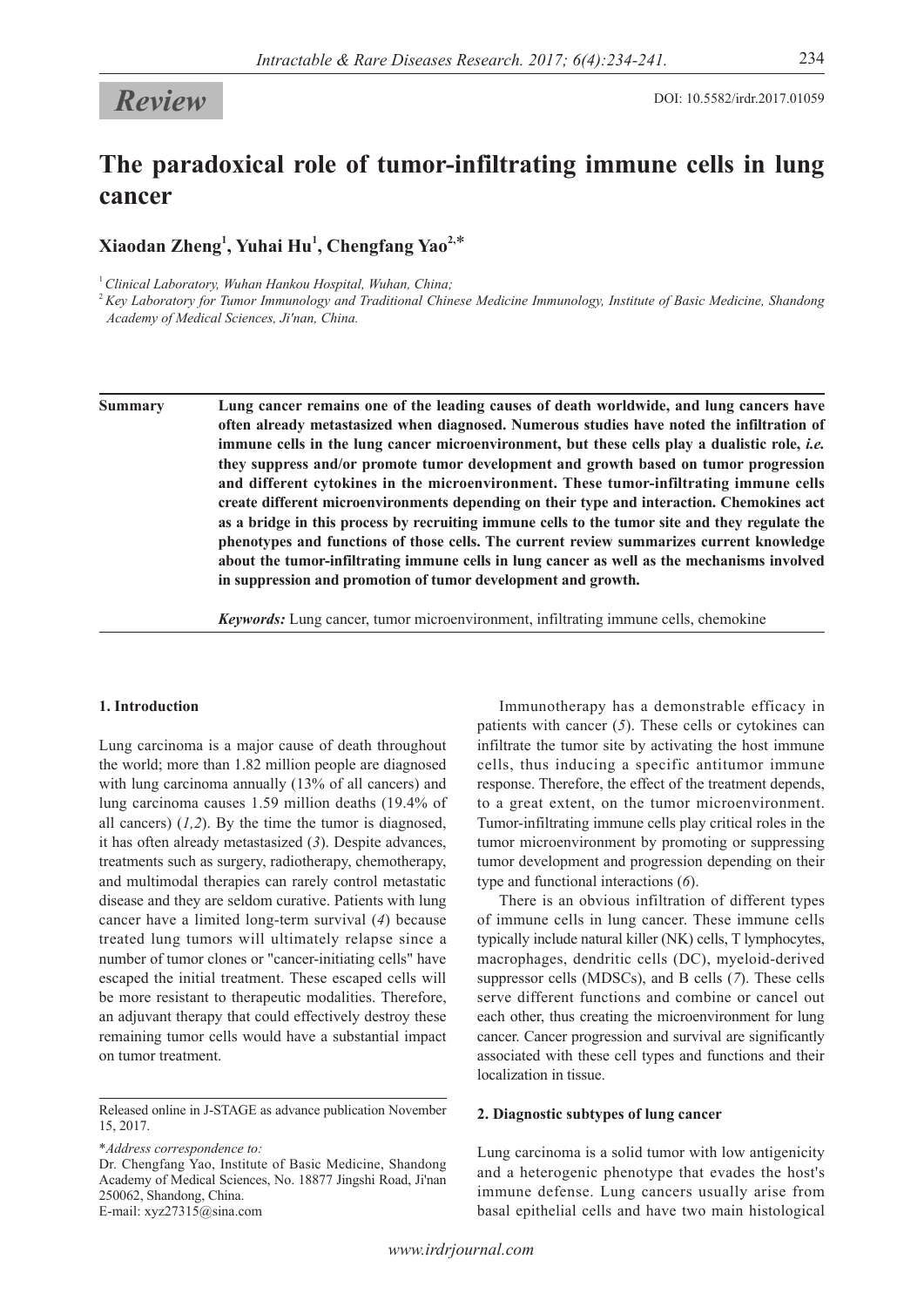types: non-small-cell lung cancer (NSCLC) and small-cell lung cancer (SCLC). NSCLC accounts for approximately 85% of lung cancer cases. Since their cells differ in appearance, NSCLCs are classified into 3 major groups (squamous, adenocarcinomas, and large cell cancers) depending on the origin of their cells and their pathological characteristics. Adenocarcinoma is the most frequent type, accounting for 40% of all NSCLCs while squamous cancer accounts for 30% of NSCLCs. The remaining NSCLCs (5-10%) are large cell carcinoma. The other type of lung cancer, SCLCs, consists of smaller than normal undifferentiated cells (*1*).

#### **3. The role of T-lymphocytes in lung cancer**

In a variety of human solid tumors, tumor-infiltrating T-lymphocytes (TILs) are considered to play important roles in immunosurveillance in a tumor-bearing host.  $CD4^+$  and  $CD8^+$  T cells are the two main subsets of T-lymphocytes and have different effects on tumor immunity within the tumor microenvironment (*8*).

# 3.1. *CD8<sup>+</sup> T lymphocytes*

Most CD8<sup>+</sup> T cells are cytotoxic T lymphocytes. Cytotoxic T cells are a major subset of T cells that constructively mediates an effective antitumor response: these cells can recognize particular tumor-associated antigens (TAA) presenting on major histocompatibility complex (MHC) class I molecules on the surface of cancer cells and they have the ability to kill cancer cells directly (9). Tumor-infiltrating CD8<sup>+</sup> T cells can be classified into two groups by their location:  $CD8<sup>+</sup> T$ cells within cancer stroma adjacent to cancer cell nests, or CD8<sup>+</sup> T cells within the cancer cell nests themselves (*9*). Naito and colleagues (*10*) found that the presence of large numbers of CD8<sup>+</sup> T cells in cancer cell nests was a favorable independent prognostic factor in colorectal carcinomas. A similar result was noted in breast cancer (*11*). Moreover, studies have indicated the prognostic significance of infiltrating CD8<sup>+</sup> T cells in breast cancer (*12*), melanoma (*13*), anal squamous cell carcinoma (*14*), and oropharyngeal squamous carcinoma (*15*). However, the role of TILs in the survival of patients with an NSCLC is still debated. Wakabayashi and colleagues  $(16)$  contended that CD4<sup>+</sup> T cells in the cancer stroma, and not  $CDS^+$  T cells in cancer cell nests, are associated with a favorable prognosis in human NSCLC. Another study indicated that neither CD8+ T cells within cancer cell nests nor those in the cancer stroma had a significant impact on patient survival (9). That study found that infiltrating CD8<sup>+</sup> T cells and CD4<sup>+</sup> T cells in NSCLC may cooperate to suppress cancer progression and their presence together appears to be an independent favorable prognostic factor for this disease.



**Figure 1. Interaction among CD4<sup>+</sup> T-cell subsets.** When stimulated with different cytokines, naive CD4<sup>+</sup> T cells become polarized toward four different cell subsets: Th1, Th2, Th17, and Treg cells. Each of these CD4<sup>+</sup> T-cell subsets serves a different biological role in antitumor immunity by secreting identical cytokines. Th1 and Th2 cells play an important role in the tumor microenvironment and Th17 and Treg cells play an important role in immune homeostasis. The grey arrows indicate the effector functions of the various  $\overrightarrow{CD4}^+$  T cell subsets.

# 3.2. *CD4<sup>+</sup> helper T cells*

Various studies have indicated that CD4<sup>+</sup> helper T cells are present in the lungs of patients with NSCLC, but their role in antitumor activity is dualistic: some CD4<sup>+</sup> T cells seemingly hinder the function of CD8<sup>+</sup> T cells and therefore indirectly promote tumor growth, whereas others might help with the activation of  $CD8<sup>+</sup>$ T cells (*17*), which are key to removing cancerous tissue or cells.  $CD4^+$  helper T cells can be functionally classified into Th1, Th2, Th17, and regulatory T cells (Tregs) based on the secretion of cytokines, and each cell subset has its own unique function (*18*). As shown in Figure 1, these  $CD4^+$  T cell subsets play different biological functions in antitumor immunity and tumor immune evasion. Th1 and Th2 play an important role in the tumor microenvironment and Th17 and Tregs play an important role in immune homeostasis (*19*).

#### 3.3. *Th1/Th2/Th17/Treg paradigm*

When stimulated with different cytokines, different transcription factors select precursor T cells in response to various cytokines or other mediators and differentiate into different subtypes of  $CD4^+$  T cells. Th1 cells differentiate when stimulated with interleukin (IL)-12 and interferon-gamma (IFN-γ) through the transcription factor T-bet. Activated Th1 cells release other cytokines like IL-2, IFN-γ, and tumor necrosis factor alpha (TNF- $\alpha$ ), which can activate some effector cells such as macrophages, NK cells, and cytotoxic T-lymphocytes (CTLs). These effector cells effectively eliminate tumor cells. The GATA3 transcription factor becomes active and Th2 cells become polarized towards this phenotype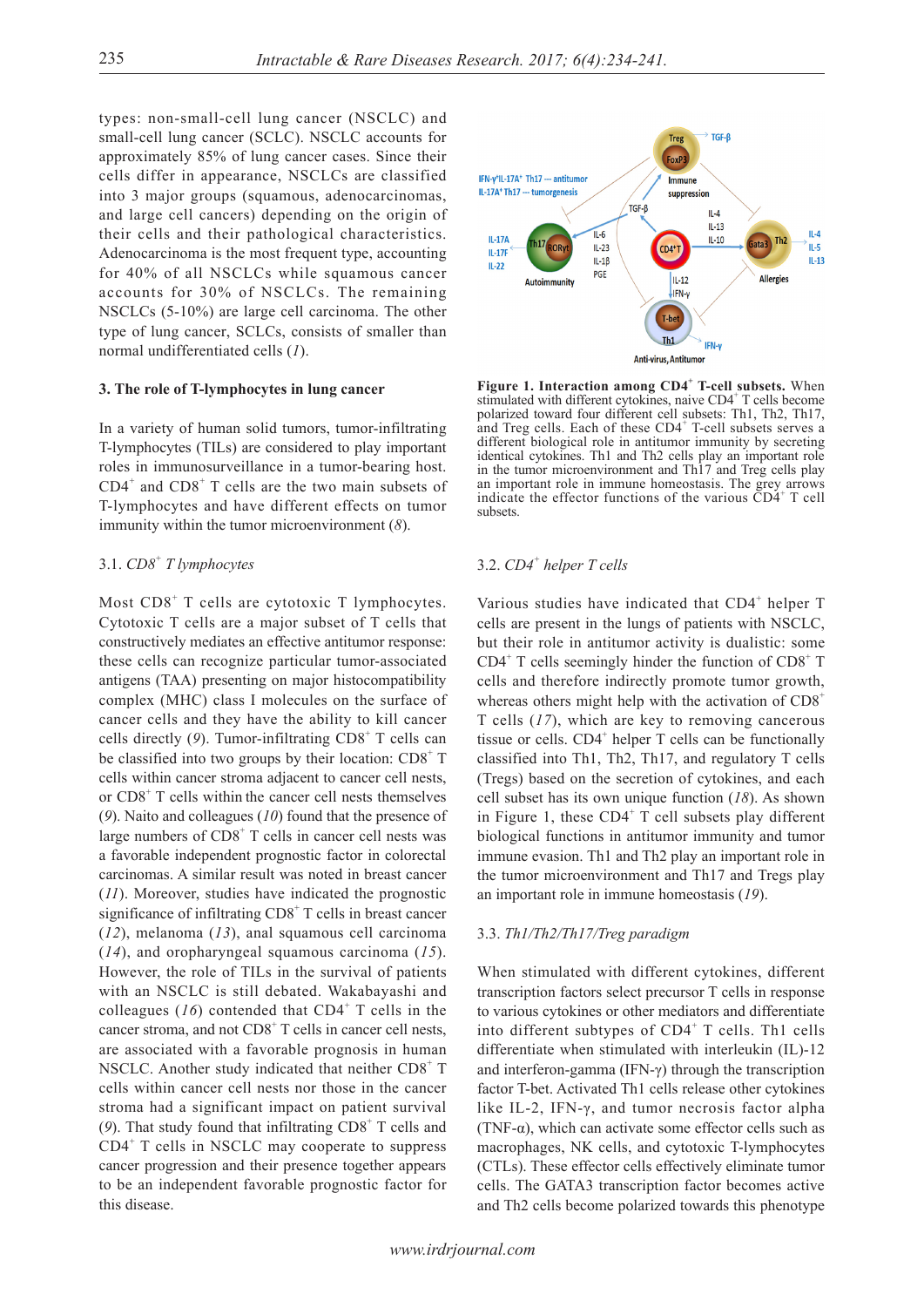in response to IL-4 and IL-6. Activated Th2 cells, which produce IL-4, IL-5, IL-6, IL-10, and IL-13, are key to allergic responses and protection against infection by helminthic parasites (*20,21*). It is widely believed that cytokines that are secreted by Th1 cells can facilitate CTLs generation, whereas a Th2 cytokine profile might favor antibody response and be detrimental to the induction of CTLs (*22,23*). A study (*24*) examined the expression of Th1 and Th2 cells in lung cancer and found that the proportion of Th2 cells was significantly lower than that of Th1 cells, indicating that Th1 cells are dominant tumor infiltrators.

Th17 cells become activated through the transcription factor retinoid-related orphan receptor gamma t (RORγT) when stimulated with transforming growth factor β (TGF-β), IL-6, IL-23, IL-1β (in humans), and prostaglandin E (PGE) (*25,26*). Th17 cells have been found to play a contradictory role in tumorigenesis. Numerous studies have identified the tumor-promoting effects of Th17 cells. However, IL-17A<sup>+</sup>IFN- $\gamma$ <sup>+</sup> Th17 cells have tumor-protective characteristics in tumor immunity (*27*). The varying functions of the Th17 subset in tumor immunity are largely due to the cytokines they secrete, such as IL-17A, IL-17F, IL-21, IL-22, IFN-γ, and granulocytemacrophage colony-stimulating factor (GM-CSF) (*28*). In addition, the antitumor functions of Th17 cells are related to effector lymphocytes, including Th1, Tc1, and NK cells (*29*).

Treg cells are formed as a result of the transcription factor forkhead box P3 (Foxp3), which is the dominant transcription factor of Treg cells. Developmental pathways of Th17 and Treg cells are closely related. TGF-β alone induces expression of FoxP3 (*30,31*) and ROR $\gamma$ T (31) in TCR-stimulated naive CD4<sup>+</sup> T cells. Thus TGF-β is a critical factor for Th17 and Treg cells and is essential for inducing both RORγT and Foxp3. Despite the induction of these transcription factors, TGF-β is unable to initiate Th17 differentiation *in vitro* unless pro-inflammatory cytokines, such as IL-6 or IL-21, are present. When these cytokines are present, the TGF-β-induced Foxp3 expression is down-regulated and RORγT expression is up-regulated (*30,32*). In the absence of significant inflammation, TGF-β promotes the differentiation of Treg cells, which maintain immune tolerance. This is because of Foxp3-mediated inhibition of the activity of RORγT, resulting in silencing of IL-17 and IL-23 expression (*33*).

Th17 and Treg cells have opposite roles in the development of autoimmune and inflammatory diseases. Th17 cells promote autoimmunity while Treg cells seem to control it and therefore play an important role in autoimmune pathogenesis by maintaining selftolerance and by controlling the growth and activation of autoreactive CD4<sup>+</sup> effector T cells (34). Tregs inhibit the recruitment of CD8<sup>+</sup> T lymphocytes in tumors and their effector functions are critical to inhibiting lung tumor

growth (*35*). Tregs inhibit the immune system partly by utilizing membrane TGF-β and are thought to be key to downregulating Th1, Th2, and Th17 cells, possibly preventing autoimmunity (*36*). Thus, the abundance of Tregs are within lung tumor tissue is not surprising (*37*).

Accordingly, the Th1/Th2/Th17/Treg paradigm is essential for maintaining immune homeostasis based on cytokine production, and the cytokine environment they create determines the fate of the host's antitumor immunity.

# **4. The role of MDSCs in lung cancer**

# 4.1. *Functional and molecular characterization of MDSCs*

MDSCs were first identified as immunosuppressive  $CD11b<sup>+</sup>$  Gr-1<sup>+</sup> myeloid cells in cancer patients in the 1980s (*38*). MDSCs represent a heterogenic population of immature myeloid cells that consists of myeloid progenitors and precursors of macrophages, granulocytes, and DCs they are characterized by a potent ability to suppress various T cell functions (*39*).

In mice, MDSCs are cells that simultaneously express the two markers CD11b and Gr-1 (*38*). Gr-1 includes the macrophage and neutrophil markers Ly6C and Ly6G, while CD11b is characteristic of macrophages (*40*). More recently, MDSCs have been subdivided into different subtypes based on their expression of Ly6C and Ly6G. CD11b+Ly6G+Ly6Clo cells with a granulocyticlike morphology and multilobed nuclei are called granulocytic MDSCs, whereas CD11b+Ly6G Ly6Chi cells with a monocytic-like morphology are referred to as monocytic MDSCs (*41*). In cancer patients, MDSCs are defined as cells that express the common myeloid marker CD33 but that lack expression of markers of mature myeloid and lymphoid cells (*42*). MDSCs are typically CD11b<sup>+</sup>CD33<sup>+</sup>CD34<sup>+</sup>CD14<sup>-</sup> cells that vary in the expression of CD15, CD124, CD66, and MHC-II, along with that of other markers (*43*).

# 4.2. *Cellular and molecular mechanisms of MDSCmediated immune suppression*

Lung cancer escapes the host's immune surveillance by dysregulating inflammation. Tumors and their surrounding stroma can produce growth factors, cytokines, and chemokines that recruit, expand, and activate MDSCs. Teixeira and colleagues (*44*) noted an increased number of MDSCs infiltrating lung cancer in mice. Another study confirmed the hypothesis that activating immune cells through disruption of MDSC-mediated immune suppression would promote antitumor immunity in a murine model of lung cancer (*45*). MDSCs can suppress immune responses to newly displayed tumor antigens and promote tumor progression; they may even contribute to the metastasis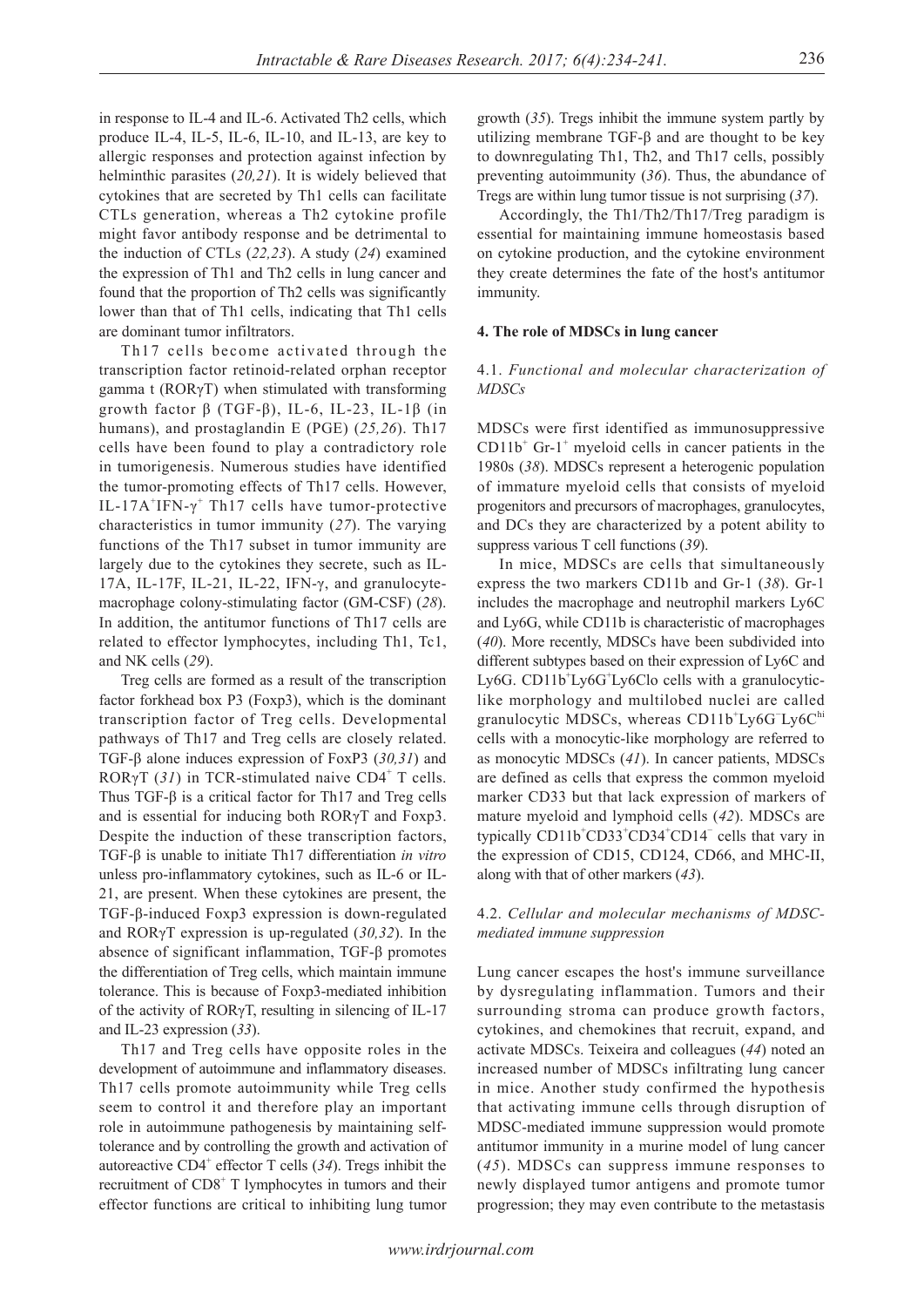of the tumor. There are several mechanisms by which MDSCs suppress antitumor responses. MDSCs restrain T cell functions in tumor tissues and draining lymph nodes by using two enzymes involved in L-arginine metabolism: arginase-1(ARG-1), which depletes the milieu of L-arginine, and induced nitric oxide synthase 2 (iNOS2), which generates nitric oxide (NO) (*46,47*).

Reactive oxygen species (ROS) are physiologically produced by activated neutrophils and macrophages as mediators of innate immunity. In chronic inflammation, ROS can weaken T cell responses by affecting CD3-ζ expression.  $H_2O_2$  produced either by tumor-associated macrophages or by neutrophils isolated from the synovial fluid of patients with rheumatoid arthritis has been found to substantially decrease T cell proliferation *in vitro* (*48,49*). ROS can also affect the affinity of Agspecific TCR, which may explain the specificity of the tolerance induced by Gr-1<sup>+</sup>CD11b<sup>+</sup> MDSCs. In addition to the effect of ARG-1 and ROS, MDSCs may affect CD8<sup>+</sup> T cells via the inhibitory molecules B7-H1 and B7-H4 (*50*). In addition, MDSCs can enhance immune suppression by directly inducing Tregs through the production of IL-10 and TGF-β or ARG (*51,52*). Tregs actively down-regulate the activation and expansion of antitumor-reactive T cells (*53*) and NK cells (*54*). Cysteine, another essential amino acid for T-cell activation, is depleted by MDSCs (*55*).

#### **5. The role of macrophages in lung cancer**

Macrophages are among the most abundant normal cells in the tumor microenvironment and play a central role in tissue repair and remodeling during homeostasis and stress response. They are the first line of defense against pathogens. These cells originate from bone marrow precursors and extravasate into normal tissues, where they acquire distinct morphological and functional properties directed by local tissue and the immunological microenvironment (*56*).

Tumor-associated macrophages (TAMs) have complex dual functions in their interaction with neoplastic cells, and evidence suggests that they are part of inflammatory circuits that promote tumor progression (*57*). This is evidence that macrophages, rather than being tumoricidal as suggested after their activation *in vitro* (*58*), have a pro-tumoral phenotype *in vivo* both at the primary site and at metastases (*59*). Indeed, macrophages are polarized into a pro-tumoral phenotype when lung cancer develops (*60*).

Macrophages are exceptionally diverse in their functions, reflecting their different origins, differing local environments, and different responses to challenges (*61*). Given the function of macrophages in immunity, two classes of macrophages have been proposed: *i*) activated macrophages responding to IFN-γ, TNF-a, and Toll-like receptor 4 (TLR4) activation are involved in Th1-type responses since Th1 cells are capable of killing pathogens via mechanisms just like iNOS, and *ii*) alternatively activated macrophages that differentiate in response to IL-4 and IL-13 are involved in Th2-type responses, including humoral immunity and wound healing (*62*). Mills and colleagues called these states M1 (activated) and M2 (alternatively activated). M1 activity inhibits cell proliferation and causes tissue damage, while M2 activity promotes cell proliferation and tissue repair (*63*). These descriptions suggest that TAMs could either suppress (M1) or promote (M2) tumor development and progression (*64*). However, such definitions are limited and may not be applicable to the complex tumor microenvironment (*65*). In contrast to this dualistic M1/ M2 definition, TAMs include several distinct populations that often share characteristics of both types but with greater overall similarity to macrophages involved in developmental processes (*66,67*).

#### **6. The role of NK cells in lung cancer**

NK cells can mediate several effector functions: *i*) direct cytotoxicity, including exocytosis of cytotoxic granules containing perforin and granzyme B, *ii*) up-regulation of death receptor ligand expression and the engagement of cognate death receptors on target cells, which can lead to apoptosis of target cells, *iii*) NK cells produce an array of immune-active cytokines, including IFN-γ, TNF-α, and GM-CSF (*68*), which places them at the crossroads of innate and adaptive immunity. They also augment monoclonal antibody activity through antibodymediated cellular cytotoxicity and can be transfected with chimeric antigen receptors (*69*), and *iv*) NK cells can release other soluble mediators, such as PGE2, that shape the responses of the immune system. A clear correlation between NK cell activity in the lungs and tumor cell clearance from the lungs has been reported in both mouse and human studies (*70*). Manuela and colleagues found that depletion of NK cells resulted in an increase in the number of tumor nodes in lung cancer, suggesting that NK cells are key to the control of the growth of lung cancer. A study has found that the activity of NK cells is key to the development or rejection of MHC-I-deficient lymphomas (*71*) while another study found that depletion of NK cells promoted the growth of fibrosarcomas (*72*). In addition, a recent study found that the development of lung cancer depends on the function of NK cells. Kreisel and colleagues found that depletion of NK cells promoted urethane-induced lung tumor growth in a mouse strain that is normally not susceptible to lung cancer (*73*).

# **7. The role of dendritic cells in lung cancer**

Antigen-presenting cells can deliver TAA and prime TAA-specific T cells. DCs are professional antigenpresenting cells and can express MHC-I and MHC-II molecules and costimulatory molecules on their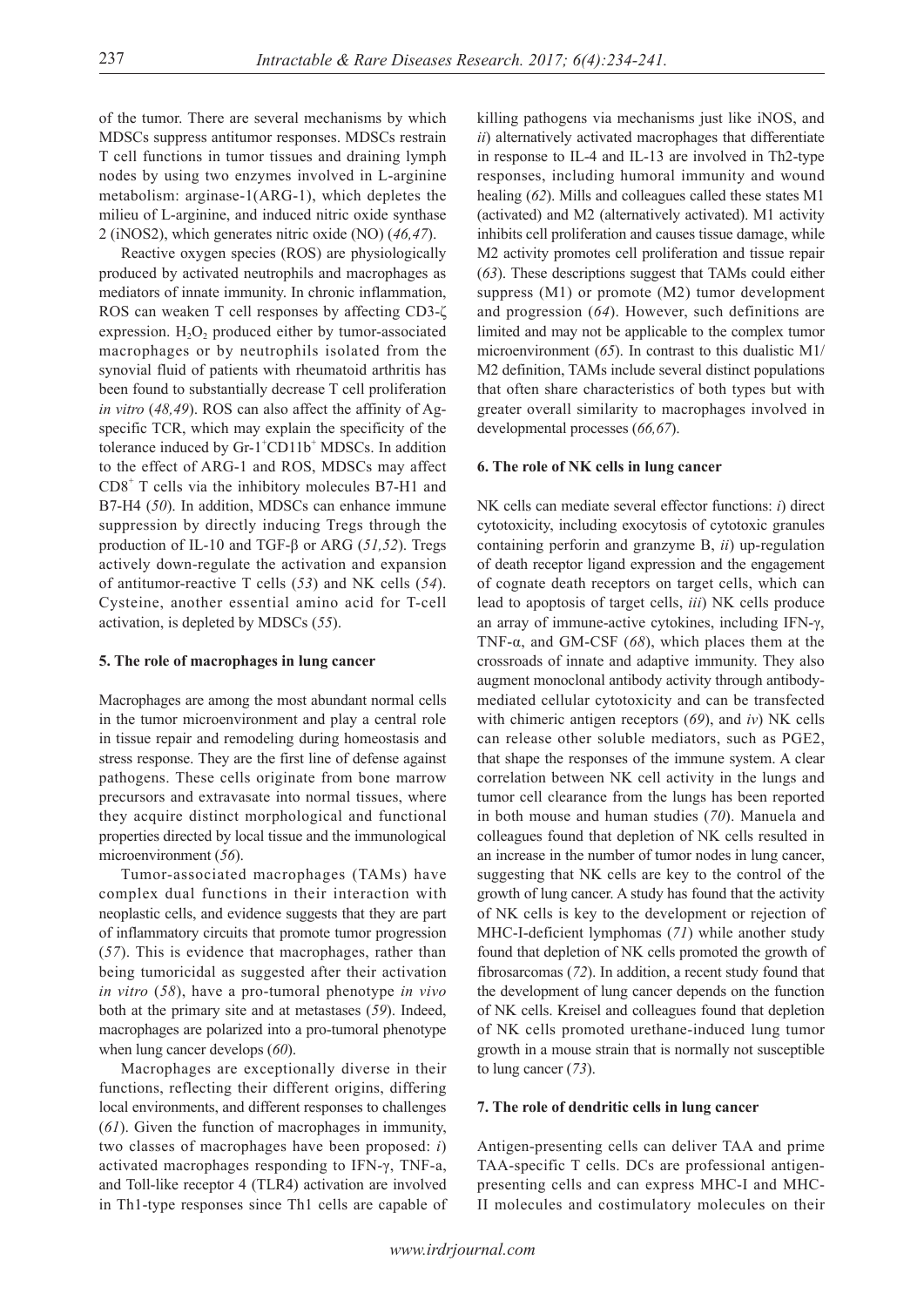cell surface, all of which assist in T-cell activation (*74*). There are several cell types capable of antigen presentation in the lung, including resident DCs (*75*).

Evidence indicates that DCs play a significant role in induction of antitumour immunity (*76*). Immunotherapy with DCs co-cultured with cytokineinduced killer cells (DC-CIK) has been widely studied and might be a new strategy for treatment of NSCLC. Studies have indicated the efficacy and the safety of DC-CIK immunotherapy (*77*). When immature in peripheral tissue, DCs express different chemokine receptors, such as CC chemokine receptor 1 (CCR1), CCR2, CCR4, CCR5, CCR6, CCR8, and CXC chemokine receptor 4 (CXCR4) (*76*). When they encounter exogenous and endogenous antigens including tumor cell-derived antigens around a tumor, DCs can capture those antigens and they can mature in response to inflammatory stimuli such as toll-like receptor-mediated signals. Mature DCs start to express chemokine receptors such as CCR7 and CXCR4. Guided by chemokines, DCs enter the T-cell areas of regional lymph nodes (*78*).

#### **8. The important role of chemokines in lung carcinoma**

When considering the role of tumor-infiltrating immune cells in the lung cancer microenvironment, one cannot ignore the importance of chemokines, which recruit immune cells to the tumor and also regulate their phenotypes and functions. Relatively recent studies have revealed that chemokines regulate the movement of a wide variety of immune cells including lymphocytes, NK cells, and DCs in both physiological and pathological conditions (*79*). These features mean that chemokines play crucial roles in immune responses. Chemokines function biologically by linking to their corresponding receptors, which are 7-transmembrane G protein-coupled receptors (GPCR) (*80*). Chemokines are structurally divided into 4 subgroups: CXC, CC, CX3C, and C (*81*).

TAMs are derived mostly from circulating monocytes that are attracted to tumor sites by locally produced chemotactic factors, such as CCL2, CCL5, CCL7, CCL8, and CXCL12, and macrophage colony stimulating factor (M-CSF). CCL2 is presumed to play an important role in TAM recruitment (*82*). MDSCs can be recruited by CCL2 in several types of mouse cancers, such as Lewis lung cancer, meth A sarcoma, melanoma, and lymphoma (*83*). MDSCs express CXCR2 and are detected in abundance in NSCLC (84). CXCR2 ligands, including CXCL1, CXCL2, and CXCL5, are abundant in lung cancer tissue and tumorigenesis can be markedly inhibited by a deficiency in CXCR2 as a result of inhibiting infiltration of MDSCs (Figure 2). NK cells migrate to lymph nodes mainly by utilizing CXCR3, while their migration to inflamed tissues, including tumor sites, involves CCR1, CCR2, CCR5, CXCR3, and CX3CR1 (*85*). Thus, the ligands for these receptors



**Figure 2. Effects of chemokines on TAMs and MDSCs.**  TAMs are derived mostly from circulating monocytes which are attracted to tumor sites by locally produced chemotactic factors including CCL2, CCL5, CCL7, CCL8, and CXCL12. MDSCs express CXCR2 and can be recruited to a tumor site by CXCR2 ligands like CXCL1, CXCL2, and CXCL5. MDSCs can also be recruited by CCL2, CCL5, CCL7, CCL7, CCL8, and CXCL12 in lung cancer.

can regulate the migration of NK cells and may enhance their functions. Treg cells express CCR4, and its ligand, CCL22, regulates intratumoral infiltration of Tregs in various tumors (*86*).

Lung stroma cells can produce abundant chemokines, such as CXCL1, CXCL2, CXCL5, CXCL9, CXCL10, and CXCL11. CXCL10 is an important chemokine responsible for the recruitment and localization of inflammatory cells to sites of tissue damage or infection. It is bound by CXCR3, a receptor shared with CXCL4. CXCL9 and CXCL11, which are expressed on  $CD4^+$  T cells, CD8+ T cells, NK cells, B cells, and DCs (*87,88*), are responsible for their recruitment and localization to the lungs.

#### **9. Conclusion**

Studies have indicated the importance of tumorinfiltrating immune cells in tumor development and control and studies have sought to characterize the infiltration of a tumor by those immune cells, providing insight into the effects of tumor-infiltrating immune cells on tumor behavior. Different tumors have different immune profiles, and the current review has focused on lung cancer. There is an obvious infiltration of different types of immune cells, including NK cells, T lymphocytes, macrophages, DCs, MDSCs, and B cells, in lung cancer. A distinctive lung cancer microenvironment is created by immune cells with various functions and interactions, and this microenvironment can ultimately affect tumor progression and survival. In this process, chemokines act as a bridge since they can recruit immune cells to a tumor and they can also regulate the phenotypes and functions of those cells. Although the role of lung cancer-infiltrated immune cells has been reviewed here, the paradoxical role of tumor-infiltrating cells in lung carcinoma still needs to be studied further.

#### **Acknowledgements**

This work was supported by grants from the Natural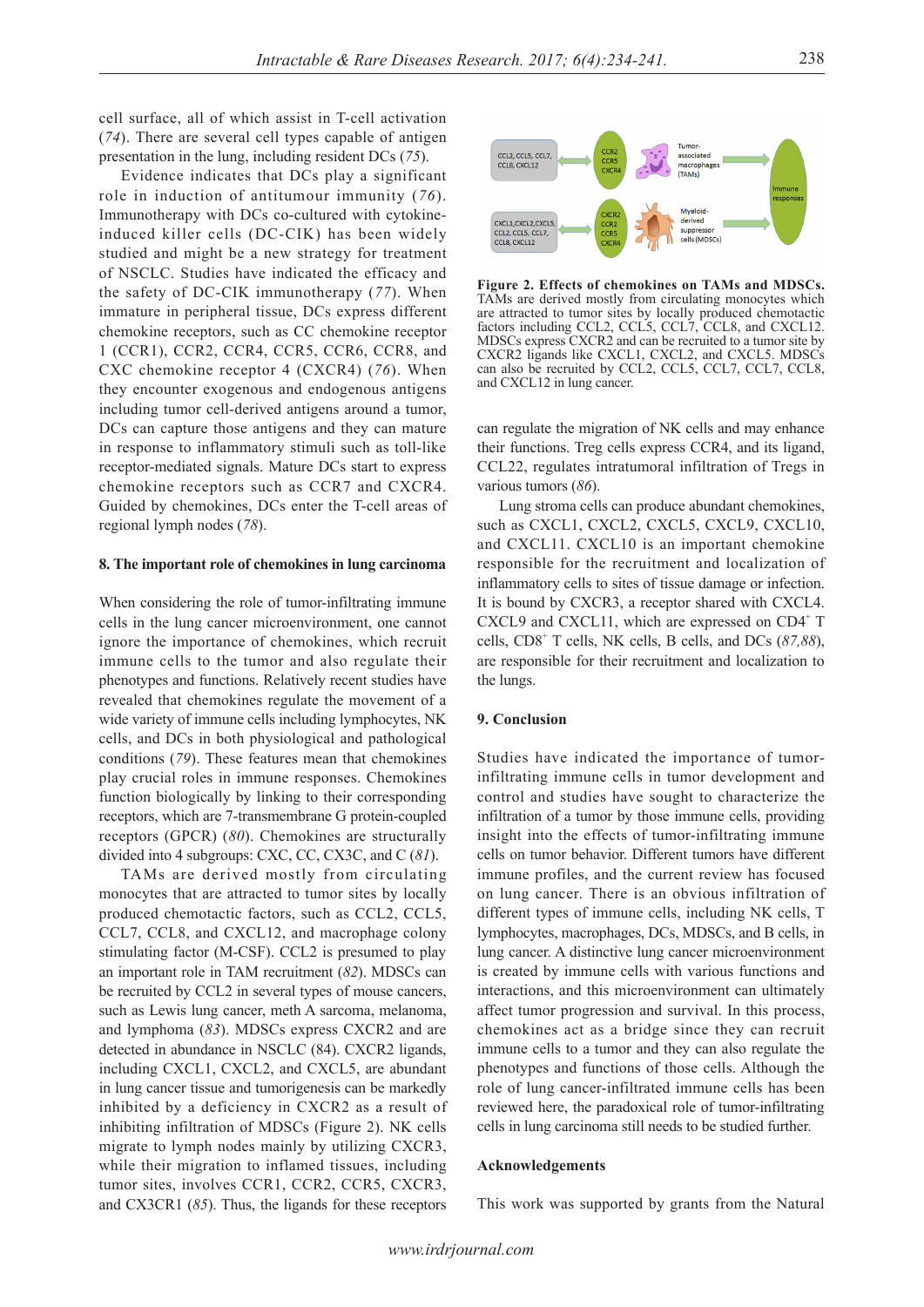Science Foundation of China (No. 81573728) and the Natural Science Foundation of Shandong Province (No. ZR2015HM007).

# **References**

- 1. Mendes F, Antunes C, Abrantes AM, Gonçalves AC, Nobre-Gois I, Sarmento AB, Botelho MF, Rosa MS. Lung cancer: The immune system and radiation. Br J Biomed Sci. 2015; 72:78-84.
- 2. Chapman AM, Sun KY, Ruestow P, Cowan DM, Madl AK. Lung cancer mutation profile of EGFR, ALK, and KRAS: Meta-analysis and comparison of never and ever smokers. Lung Cancer. 2016; 102:122-134.
- 3. Tyl M, Domagała-Kulawik J. Lung cancer and COPD Growing clinical problem. Pol Merkur Lekarski. 2017; 43:5-9.
- 4. Skowronek J. Brachytherapy in the treatment of lung cancer - A valuable solution. J Contemp Brachytherapy. 2015; 7:297-311.
- 5. Bustamante Alvarez JG, González-Cao M, Karachaliou N, Santarpia M, Viteri S, Teixidó C, Rosell R. Advances in immunotherapy for treatment of lung cancer. Cancer Biol Med. 2015; 12:209-222.
- 6. Ohue Y, Kurose K, Nozawa R, Isobe M, Nishio Y, Tanaka T, Doki Y, Hori T, Fukuoka J, Oka M, Nakayama E. Survival of lung adenocarcinoma patients predicted from expression of PD-L1, galectin-9, and XAGE1 (GAGED2a) on tumor cells and tumor-infiltrating T cells. Cancer Immunol Res. 2016; 4:1049-1060.
- 7. Domingues P, González-Tablas M, Otero Á, Pascual D, Miranda D, Ruiz L, Sousa P, Ciudad J, Gonçalves JM, Lopes MC, Orfao A, Tabernero MD. Tumor infiltrating immune cells in gliomas and meningiomas. Brain Behav Immun. 2016; 53:1-15.
- 8. Geng Y, Shao Y, He W, Hu W, Xu Y, Chen J, Wu C, Jiang J. Prognostic role of tumor-infiltrating lymphocytes in lung cancer: A meta-analysis. Cell Physiol Biochem. 2015; 37:1560-1571.
- 9. Hiraoka K, Miyamoto M, Cho Y, Suzuoki M, Oshikiri T, Nakakubo Y, Itoh T, Ohbuchi T, Kondo S, Katoh H. Concurrent infiltration by CD8+ T cells and CD4+ T cells is a favourable prognostic factor in non-small-cell lung carcinoma. Br J Cancer. 2006; 94:275-280.
- 10. Naito Y, Saito K, Shiiba K, Ohuchi A, Saigenji K, Nagura H, Ohtani H. CD8+ T cells infiltrated within cancer cell nests as a prognostic factor in human colorectal cancer. Cancer Res. 1998; 58:3491-3494.
- 11. Ibrahim EM, Al-Foheidi ME, Al-Mansour MM, Kazkaz GA. The prognostic value of tumor-infiltrating lymphocytes in triple-negative breast cancer: A metaanalysis. Breast Cancer Res Treat. 2014; 148:467-476.
- 12. Rathore AS, Kumar S, Konwar R, Makker A, Negi MP, Goel MM. CD3+, CD4+ & CD8+ tumour infiltrating lymphocytes (TILs) are predictors of favourable survival outcome in infiltrating ductal carcinoma of breast. Indian J Med Res. 2014; 140:361-369.
- 13. Rahbar M, Naraghi ZS, Mardanpour M, Mardanpour N. Tumor-infiltrating CD8+ lymphocytes effect on clinical outcome of muco-cutaneous melanoma. Indian J Dermatol. 2015; 60:212.
- 14. Hu WH, Miyai K, Cajas-Monson LC, Luo L, Liu L, Ramamoorthy SL. Tumor-infiltrating CD8+ T lymphocytes associated with clinical outcome in anal

squamous cell carcinoma. J Surg Oncol. 2015; 112:421- 426.

- 15. Oguejiofor K, Hall J, Slater C, Betts G, Hall G, Slevin N, Dovedi S, Stern PL, West CM. Stromal infiltration of CD8 T cells is associated with improved clinical outcome in HPV-positive oropharyngeal squamous carcinoma. Br J Cancer. 2015; 113:886-893.
- 16. Sznurkowski JJ, Zawrocki A, Emerich J, Biernat W. Prognostic significance of  $CD4^+$  and  $CD8^+$  T cell infiltration within cancer cell nests in vulvar squamous cell carcinoma. Int J Gynecol Cancer. 2011; 21:717-721.
- 17. Wang L, Song Y, Men X. Variance of TNFAIP8 expression between tumor tissues and tumor-infiltrating CD4+ and CD8+ T cells in non-small cell lung cancer. Tumour Biol. 2014; 35:2319-2325.
- 18. Weaver CT, Hatton RD. Interplay between the  $T_H17$  and  $T_{Reg}$  cell lineages: A (co-)evolutionary perspective. Nat Rev Immunol. 2009; 9:883-889.
- 19. Sallusto F, Lanzavecchia A. Heterogeneity of CD4+ memory T cells: Functional modules for tailored immunity. Eur J Immunol. 2009; 39:2076-2082.
- 20. Meng M, Li C, Yang F, Chen H, Li X, Yang Y, Chen D. Novel immunostimulators with a thiazolidin-4-one ring promote the immunostimulatory effect of human iNKT cells on the stimulation of Th2-like immune responsiveness via GATA3 activation *in vitro*. Int Immunopharmacol. 2016; 39:353-358.
- 21. Bredo G, Storie J, Shrestha Palikhe N, Davidson C, Adams A, Vliagoftis H, Cameron L. Interleukin-25 initiates Th2 differentiation of human CD4<sup>+</sup> T cells and influences expression of its own receptor. Immun Inflamm Dis. 2015; 3:455-468.
- 22. Sadeghi S, Sanati MH, Taghizadeh M, Mansouri P, Jadali Z. Study of Th1/Th2 balance in peripheral blood mononuclear cells of patients with alopecia areata. Acta Microbiol Immunol Hung. 2015; 62:275-285.
- 23. Guo L, Huang Y, Chen X, Hu-Li J, Urban JF Jr, Paul WE. Innate immunological function of TH2 cells *in vivo*. Nat Immunol. 2015; 16:1051-1059.
- 24. Ito N, Nakamura H, Tanaka Y, Ohgi S. Lung carcinoma: analysis of T helper type 1 and 2 cells and T cytotoxic type 1 and 2 cells by intracellular cytokine detection with flow cytometry. Cancer. 1999; 85:2359-2367.
- 25. Quintana FJ. Old dog, new tricks: IL-6 cluster signaling promotes pathogenic TH17 cell differentiation. Nat Immunol. 2016; 18:8-10.
- 26. Peters A, Fowler KD, Chalmin F, Merkler D, Kuchroo VK, Pot C. IL-27 induces Th17 differentiation in the absence of STAT1 signaling. J Immunol. 2015; 195:4144- 4153.
- 27. Martin-Orozco N, Muranski P, Chung Y, Yang XO, Yamazaki T, Lu S, Hwu P, Restifo NP, Overwijk WW, Dong C. T helper 17 cells promote cytotoxic T cell activation in tumor immunity. Immunity. 2009; 31:787- 798.
- 28. Llosa NJ, Geis AL, Thiele Orberg E, Housseau F. Interleukin-17 and type 17 helper T cells in cancer management and research. Immunotargets Ther. 2014; 3:39-54.
- 29. Jones SA, Sutton CE, Cua D, Mills KH. Therapeutic potential of targeting IL-17. Nat Immunol. 2012; 13:1022- 1025.
- 30. Li S, Fan Q, He S, Tang T, Liao Y, Xie J. MicroRNA-21 negatively regulates Treg cells through a TGF-β1/Smadindependent pathway in patients with coronary heart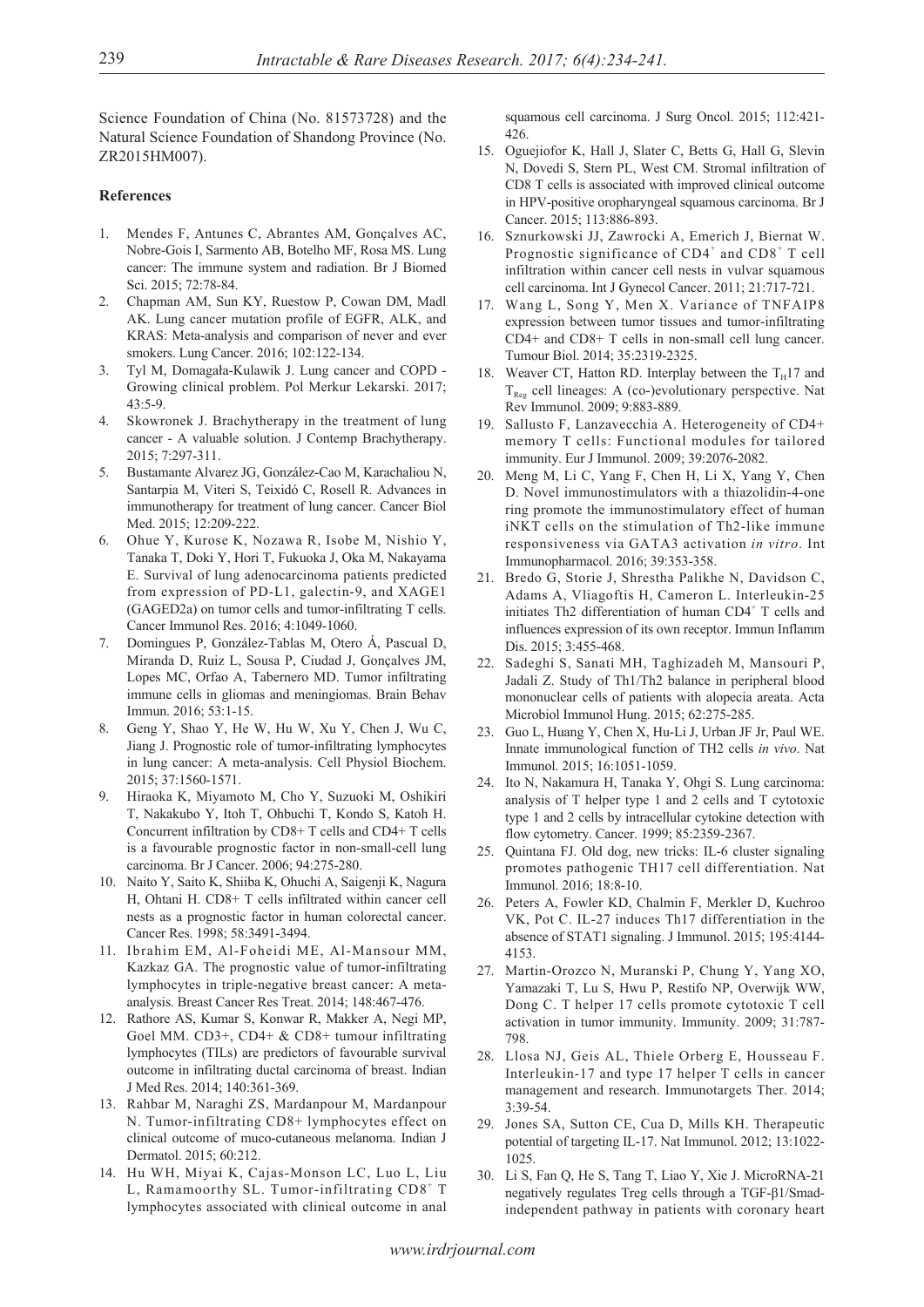disease. Cell Physiol Biochem. 2015; 37:866-878.

- 31. Lee YJ, Hyung KE, Yoo JS, Jang YW, Kim SJ, Lee DI, Lee SJ, Park SY, Jeong JH, Hwang KW. Effects of exposure to extremely low-frequency electromagnetic fields on the differentiation of Th17 T cells and regulatory T cells. Gen Physiol Biophys. 2016; 35:487-495.
- 32. Zhou L, Ivanov II, Spolski R, Min R, Shenderov K, Egawa T, Levy DE, Leonard WJ, Littman DR. IL-6 programs T(H)-17 cell differentiation by promoting sequential engagement of the IL-21 and IL-23 pathways. Nat Immunol. 2007; 8:967-974.
- 33. Zhou L, Lopes JE, Chong MM, Ivanov II, Min R, Victora GD, Shen Y, Du J, Rubtsov YP, Rudensky AY, Ziegler SF, Littman DR. TGF-beta-induced Foxp3 inhibits T(H)17 cell differentiation by antagonizing RORgammat function. Nature. 2008; 453:236-240.
- 34. Noack M, Miossec P. Th17 and regulatory T cell balance in autoimmune and inflammatory diseases. Autoimmun Rev. 2014; 13:668-677.
- 35. Ganesan AP, Johansson M, Ruffell B, Yagui-Beltrán A, Lau J, Jablons DM, Coussens LM. Tumor-infiltrating regulatory T cells inhibit endogenous cytotoxic T cell responses to lung adenocarcinoma. J Immunol. 2013; 191:2009-2017.
- 36. Arellano B, Graber DJ, Sentman CL. Regulatory T cellbased therapies for autoimmunity. Discov Med. 2016; 22:73-80.
- 37. Wei T, Zhang J, Qin Y, Wu Y, Zhu L, Lu L, Tang G, Shen Q. Increased expression of immunosuppressive molecules on intratumoral and circulating regulatory T cells in non-small-cell lung cancer patients. Am J Cancer Res. 2015; 5:2190-2201.
- 38. Atretkhany KN, Drutskaya MS. Myeloid-derived suppressor cells and proinflammatory cytokines as targets for cancer therapy. Biochemistry (Mosc). 2016; 81:1274- 1283.
- 39. Ballbach M, Hall T, Brand A, Neri D, Singh A, Schaefer I, Herrmann E, Hansmann S, Handgretinger R, Kuemmerle-Deschner J, Hartl D, Rieber N. Induction of myeloidderived suppressor cells in cryopyrin-associated periodic syndromes. J Innate Immun. 2016; 8:493-506.
- 40. Srivastava MK, Andersson Å, Zhu L, Harris-White M, Lee JM, Dubinett S, Sharma S. Myeloid suppressor cells and immune modulation in lung cancer. Immunotherapy. 2012; 4:291-304.
- 41. Condamine T, Gabrilovich DI. Molecular mechanisms regulating myeloid-derived suppressor cell differentiation and function. Trends Immunol. 2011; 32:19-25.
- 42. Qu P, Wang LZ, Lin PC. Expansion and functions of myeloid-derived suppressor cells in the tumor microenvironment. Cancer Lett. 2016; 380:253-256.
- 43. Meirow Y, Kanterman J, Baniyash M. Paving the road to tumor development and spreading: Myeloid-derived suppressor cells are ruling the fate. Front Immunol. 2015; 6:523.
- 44. Teixeira D, Almeida JS, Visniauskas B, Gomes GN, Hirata AE, Bueno V. Myeloid-derived suppressor cells and associated events in urethane-induced lung cancer. Clinics (Sao Paulo). 2013; 68:858-864.
- 45. Srivastava MK, Zhu L, Harris-White M, Kar UK, Huang M, Johnson MF, Lee JM, Elashoff D, Strieter R, Dubinett S, Sharma S. Myeloid suppressor cell depletion augments antitumor activity in lung cancer. PLoS One. 2012; 7:e40677.
- 46. Gato-Cañas M, Martinez de Morentin X, Blanco-Luquin I,

Fernandez-Irigoyen J, Zudaire I, Liechtenstein T, Arasanz H, Lozano T, Casares N, Chaikuad A, Knapp S, Guerrero-Setas D, Escors D, Kochan G, Santamaría E. A core of kinase-regulated interactomes defines the neoplastic MDSC lineage. Oncotarget. 2015; 6:27160-27175.

- 47. Otsubo D, Yamashita K, Fujita M, Nishi M, Kimura Y, Hasegawa H, Suzuki S, Kakeji Y. Early-phase treatment by low-dose 5-fluorouracil or primary tumor resection inhibits MDSC-mediated lung metastasis formation. Anticancer Res. 2015; 35:4425-4431.
- 48. Otsuji M, Kimura Y, Aoe T, Okamoto Y, Saito T. Oxidative stress by tumor-derived macrophages suppresses the expression of CD3 zeta chain of T-cell receptor complex and antigen-specific T-cell responses. Proc Natl Acad Sci U S A. 1996; 93:13119-13124.
- 49. Liu YK, Yang HW, Wang MH, Wang W, Liu F, Yang HL. N-acetylcysteine attenuates cobalt nanoparticleinduced cytotoxic effects through Inhibition of cell death, reactive oxygen species-related signaling and cytokines expression. Orthop Surg. 2016; 8:496-502.
- 50. Chou HS, Hsieh CC, Charles R, Wang L, Wagner T, Fung JJ, Qian S, Lu LL. Myeloid-derived suppressor cells protect islet transplants by B7-H1 mediated enhancement of T regulatory cells. Transplantation. 2012; 93:272-282.
- 51. Rastad JL, Green WR. Myeloid-derived suppressor cells in murine AIDS inhibit B-cell responses in part via soluble mediators including reactive oxygen and nitrogen species, and TGF-β. Virology. 2016; 499:9-22.
- 52. Gabrilovich DI, Ostrand-Rosenberg S, Bronte V. Coordinated regulation of myeloid cells by tumours. Nat Rev Immunol. 2012; 12:253-268.
- 53. Enokida T, Nishikawa H. Regulatory T cells, as a target in anticancer immunotherapy. Immunotherapy. 2017; 9:623- 627.
- 54. Fan R, Xiang Y, Yang L, Liu Y, Chen P, Wang L, Feng W, Yin K, Fu M, Xu Y, Wu J. Impaired NK cells' activity and increased numbers of CD4 + CD25+ regulatory T cells in multidrug-resistant Mycobacterium tuberculosis patients. Tuberculosis (Edinb). 2016; 98:13-20.
- 55. Edgington-Mitchell LE, Rautela J, Duivenvoorden HM, Jayatilleke KM, van der Linden WA, Verdoes M, Bogyo M, Parker BS. Cysteine cathepsin activity suppresses osteoclastogenesis of myeloid-derived suppressor cells in breast cancer. Oncotarget. 2015; 6:27008-27022.
- 56. Panni RZ, Linehan DC, DeNardo DG. Targeting tumor-infiltrating macrophages to combat cancer. Immunotherapy. 2013; 5:1075-1087.
- 57. Liu Y, Cao X. The origin and function of tumor-associated macrophages. Cell Mol Immunol. 2015; 12:1-4.
- 58. Fidler IJ. Macrophage therapy of cancer metastasis. Ciba Found Symp. 1988; 141:211-222.
- 59. Biswas SK, Allavena P, Mantovani A. Tumor-associated macrophages: Functional diversity, clinical significance, and open questions. Semin Immunopathol. 2013; 35:585- 600.
- 60. Huang WC, Chan ML, Chen MJ, Tsai TH, Chen YJ. Modulation of macrophage polarization and lung cancer cell stemness by MUC1 and development of a related small-molecule inhibitor pterostilbene. Oncotarget. 2016; 7:39363-39375.
- 61. Wynn TA, Chawla A, Pollard JW. Macrophage biology in development, homeostasis and disease. Nature. 2013; 496:445-455.
- 62. Roy S, Schmeier S, Arner E, et al. Redefining the transcriptional regulatory dynamics of classically and